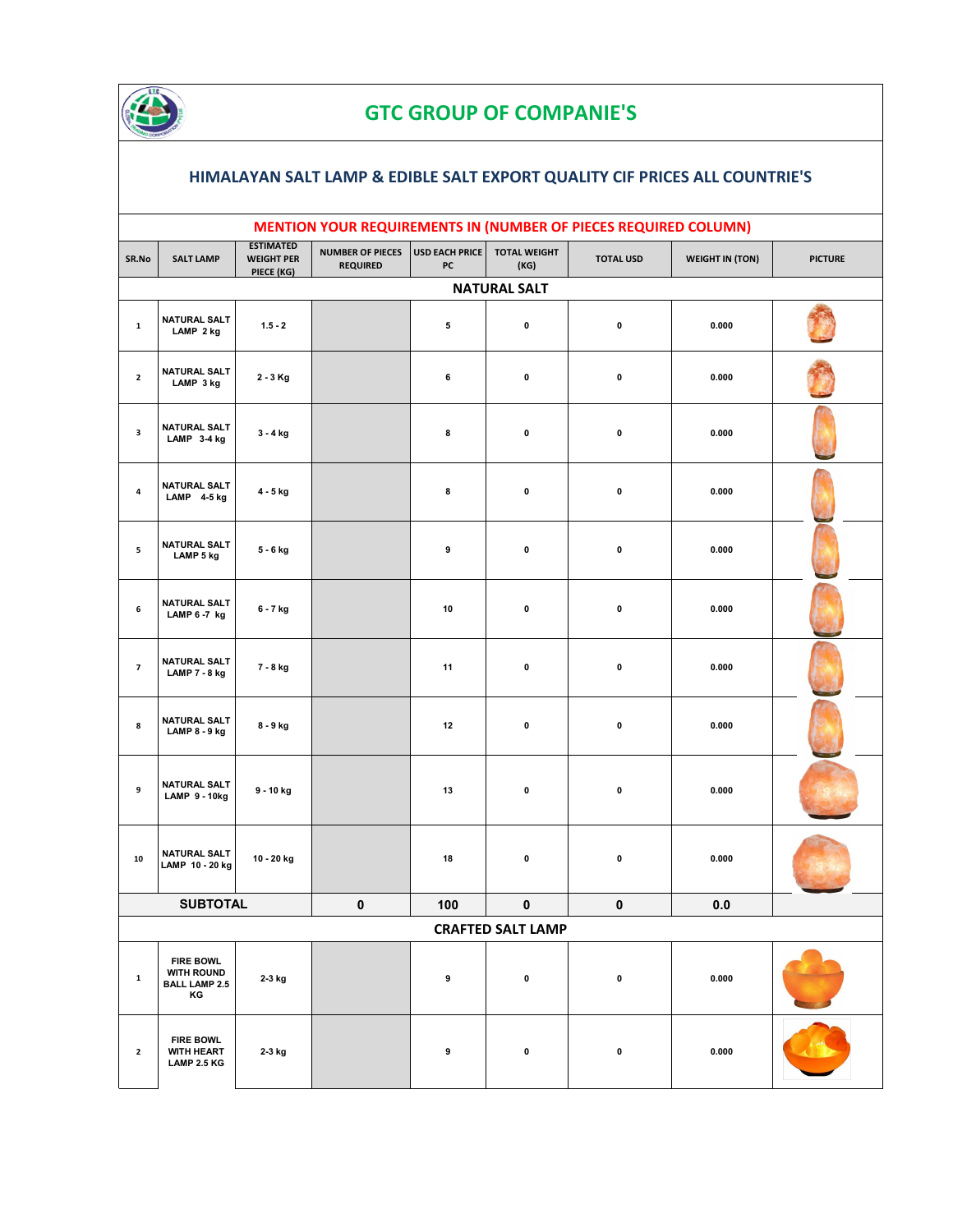| $\mathbf{3}$   | <b>FIRE BOWL</b><br><b>WITH SALT</b><br><b>CHUNKS LAMP</b><br>2.5 KG | 2-3 kg   | $\pmb{9}$      | $\pmb{0}$ | $\pmb{0}$ | 0.000 |                |
|----------------|----------------------------------------------------------------------|----------|----------------|-----------|-----------|-------|----------------|
| 4              | <b>HEART LAMP 3</b><br>kg                                            | 2-3 kg   | 9              | $\pmb{0}$ | $\pmb{0}$ | 0.000 |                |
| 5              | <b>LEAVE SALT</b><br><b>LAMP 2.5 KG</b>                              | 2-3 kg   | 9              | $\pmb{0}$ | $\pmb{0}$ | 0.000 |                |
| 6              | <b>ROUND SALT</b><br><b>LAMP 2.8 KG</b>                              | 2-3 kg   | 9              | 0         | $\pmb{0}$ | 0.000 |                |
| $\overline{7}$ | Flower 3 Kg                                                          | 2-3 kg   | 9              | $\pmb{0}$ | $\pmb{0}$ | 0.000 |                |
| 8              | <b>CROSS</b>                                                         | 2-3 kg   | 9              | $\pmb{0}$ | $\pmb{0}$ | 0.000 |                |
| 9              | <b>AROMA LAMP</b>                                                    | 2-3 kg   | $\overline{7}$ | $\pmb{0}$ | $\pmb{0}$ | 0.000 |                |
| ${\bf 10}$     | <b>IRON BASKET</b><br><b>WITH CHUNKS</b>                             | 2-3 kg   | 13             | $\pmb{0}$ | $\pmb{0}$ | 0.000 |                |
| ${\bf 11}$     | PYMRID                                                               | 2-3 kg   | 10             | 0         | $\pmb{0}$ | 0.000 |                |
| ${\bf 12}$     | <b>WOODEN</b><br><b>BASKET WITH</b><br><b>CHUNKS</b>                 | 2-3 kg   | 14             | $\pmb{0}$ | $\pmb{0}$ | 0.000 |                |
| 13             | CRECENT<br><b>MOON</b>                                               | 2-3 kg   | $\pmb{9}$      | $\pmb{0}$ | $\pmb{0}$ | 0.000 |                |
| 14             | Detox Salt lamp                                                      | 5-6 Kg   | 16             | $\pmb{0}$ | $\pmb{0}$ | 0.000 |                |
| 15             | Apple Salt Lamp                                                      | 2 - 3 kg | 10             | $\pmb{0}$ | $\pmb{0}$ | 0.000 |                |
| 16             | <b>FOOTBALL</b><br>LAMP                                              | 2 - 3 kg | ${\bf 10}$     | $\pmb{0}$ | $\pmb{0}$ | 0.000 |                |
| ${\bf 17}$     | <b>DIAMOND</b><br><b>SHAPE</b>                                       | 2 - 3 kg | $\pmb{9}$      | $\pmb{0}$ | $\pmb{0}$ | 0.000 | <b>COMPANY</b> |
| ${\bf 18}$     | <b>CYLINDER</b><br><b>SHAPE</b>                                      | 2 - 3 kg | $\pmb{9}$      | $\pmb{0}$ | $\pmb{0}$ | 0.000 |                |
| 19             | <b>RECTANGLE</b><br>LAMP                                             | 2 - 3 kg | 10             | $\pmb{0}$ | $\pmb{0}$ | 0.000 |                |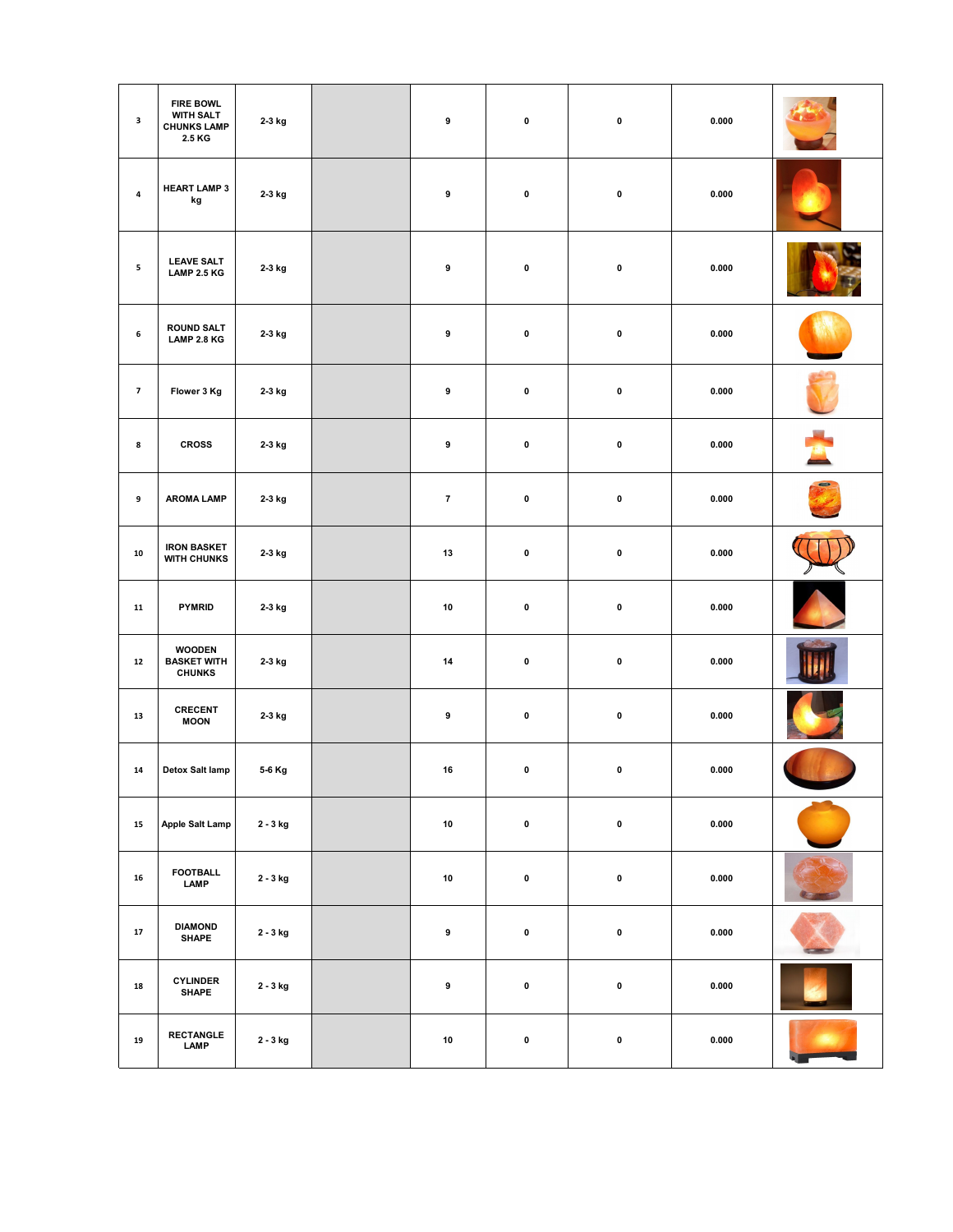| 20              | <b>DICE SHAPE</b><br><b>LAMPS</b>  | 2 - 3 kg    |     | 10          | 0           | 0           | 0.000 |  |
|-----------------|------------------------------------|-------------|-----|-------------|-------------|-------------|-------|--|
| 21              | <b>CUBE DIAGNAL</b><br><b>BASE</b> | 2 - 3 kg    |     | 10          | 0           | 0           | 0.000 |  |
| 22              | <b>BALL DIAGNAL</b><br>Lamp        | 5-6 kg      |     | 10          | 0           | 0           | 0.000 |  |
| 23              | <b>BALL DIAGNAL</b><br>Lamp        | 5-6 kg      |     | 11          | 0           | $\mathbf 0$ | 0.000 |  |
| <b>SUBTOTAL</b> |                                    | $\mathbf 0$ | 230 | $\mathbf 0$ | $\mathbf 0$ | $\mathbf 0$ |       |  |

| SR.No                   | <b>SALT LAMP</b>                                         | <b>ESTIMATED</b><br><b>WEIGHT PER</b><br>PIECE (KG) | PIECES REQUIRMENT<br><b>QUANTITY</b> | <b>USD</b>   | <b>TOTAL WEIGHT</b><br>(KG)    | <b>Total USD</b> | <b>WEIGHT IN (TON)</b> | <b>PICTURE</b> |  |  |  |
|-------------------------|----------------------------------------------------------|-----------------------------------------------------|--------------------------------------|--------------|--------------------------------|------------------|------------------------|----------------|--|--|--|
|                         | <b>Candle Holder</b>                                     |                                                     |                                      |              |                                |                  |                        |                |  |  |  |
| $\mathbf 1$             | <b>NATURAL</b><br><b>CANDLE SALT</b><br><b>LAMP 2 KG</b> | $\mathbf{1}$                                        |                                      | $\mathbf{2}$ | $\pmb{0}$                      | $\pmb{0}$        | 0.00                   |                |  |  |  |
| $\overline{2}$          | <b>HEART CANDLE</b><br><b>SALT LAMP 2</b><br>KG          | $\mathbf{1}$                                        |                                      | $\mathbf{2}$ | $\mathbf 0$                    | $\mathbf 0$      | 0.00                   |                |  |  |  |
| 3                       | <b>SQUARE</b><br><b>CANDLE SALT</b><br><b>LAMP 2 KG</b>  | $\mathbf{1}$                                        |                                      | $\mathbf{2}$ | $\pmb{0}$                      | $\pmb{0}$        | 0.00                   |                |  |  |  |
| 4                       | <b>STAR CANDLE</b><br><b>SALT LAMP 2</b><br>KG           | 1                                                   |                                      | $\mathbf 2$  | 0                              | $\pmb{0}$        | 0.00                   |                |  |  |  |
| 5                       | <b>ROUND CANDLE</b><br>SALT LAMP 1.60<br>ΚG              | $\mathbf{1}$                                        |                                      | $\bf 2$      | $\pmb{0}$                      | $\pmb{0}$        | 0.00                   |                |  |  |  |
|                         | <b>SUBTOTAL</b>                                          |                                                     | $\mathbf 0$                          | 10           | $\mathbf{0}$                   | $\pmb{0}$        | 0                      |                |  |  |  |
|                         |                                                          |                                                     |                                      |              | <b>ANIMAL SHAPES SALT LAMP</b> |                  |                        |                |  |  |  |
| $\mathbf 1$             | <b>DUCK SALT</b><br>LAMP 2.8 KG                          | 2-3 kg                                              |                                      | 10           | $\pmb{0}$                      | $\pmb{0}$        | 0.00                   |                |  |  |  |
| $\mathbf{2}$            | ELEPHNT SALT<br>LAMP 2.8 KG                              | 2-3 kg                                              |                                      | 10           | $\pmb{0}$                      | $\pmb{0}$        | 0.00                   |                |  |  |  |
| $\overline{\mathbf{3}}$ | ANGEL SALT<br>LAMP 2.8 KG                                | 2-3 kg                                              |                                      | 10           | $\pmb{0}$                      | $\pmb{0}$        | 0.00                   |                |  |  |  |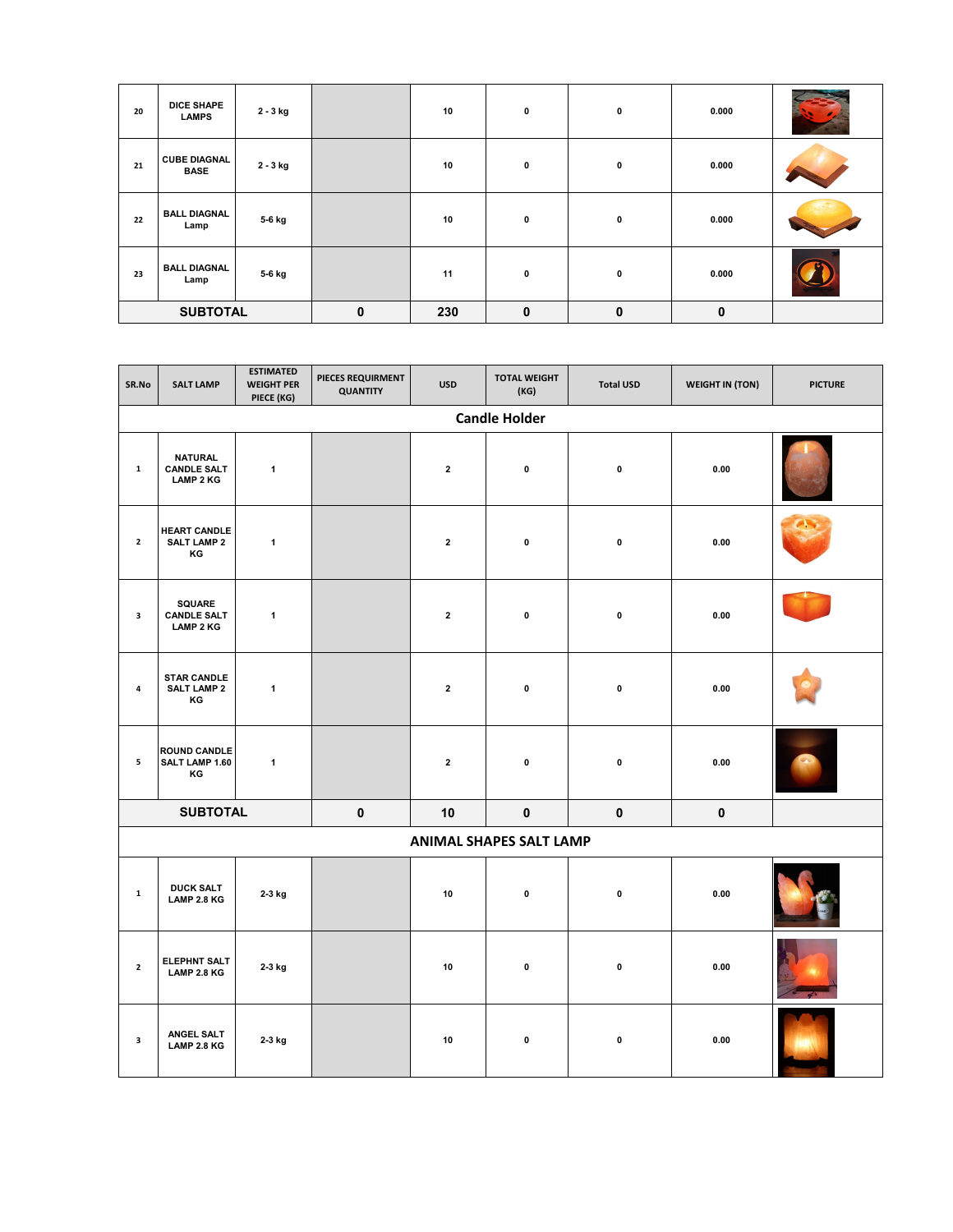| 4              | <b>RABBIT SALT</b><br>LAMP 2.8 KG                            | 2-3 kg       |             | 10                      | 0                         | $\pmb{0}$   | 0.00        |   |
|----------------|--------------------------------------------------------------|--------------|-------------|-------------------------|---------------------------|-------------|-------------|---|
| 5              | Horse Lamp                                                   | 2-3 kg       |             | 10                      | $\pmb{0}$                 | $\pmb{0}$   | 0.00        |   |
| 6              | SINGLE FISH                                                  | 2-3 kg       |             | 10                      | 0                         | $\pmb{0}$   | 0.00        |   |
|                | <b>SUBTOTAL</b>                                              |              | $\mathbf 0$ | 60                      | $\mathbf 0$               | $\mathbf 0$ | $\mathbf 0$ |   |
|                |                                                              |              |             |                         | <b>USB MINI SALT LAMP</b> |             |             |   |
| $\mathbf 1$    | <b>USB ROUND</b><br><b>SALT LAMP 1</b><br>ΚG                 | $\mathbf{1}$ |             | $\mathbf{3}$            | 0                         | $\pmb{0}$   | 0.00        |   |
| $\mathbf{2}$   | <b>USB SCALE</b><br><b>DUMPLING SALT</b><br><b>LAMP 1 KG</b> | $\mathbf{1}$ |             | $\mathbf{3}$            | $\pmb{0}$                 | $\pmb{0}$   | 0.00        |   |
| $\mathbf{3}$   | <b>USB MINI</b><br>PYRAMID 1kg                               | $\mathbf{1}$ |             | 3                       | 0                         | $\pmb{0}$   | 0.00        |   |
| 4              | USB MINI HUT<br><b>SHAPE 1KG</b>                             | $\mathbf{1}$ |             | 3                       | 0                         | $\pmb{0}$   | 0.00        |   |
| 5              | USB HEART<br><b>SALT LAMP 1</b><br>ΚG                        | $\mathbf{1}$ |             | $\mathbf{3}$            | $\pmb{0}$                 | $\pmb{0}$   | 0.00        |   |
| 6              | <b>STAR USB SALT</b><br>LAMP                                 | $\mathbf{1}$ |             | 3                       | 0                         | $\pmb{0}$   | 0.00        |   |
| $\overline{7}$ | <b>NATURAL USB</b><br><b>SALT LAMP</b>                       | $\mathbf{1}$ |             | $\mathbf{3}$            | 0                         | $\pmb{0}$   | 0.00        |   |
| 9              | <b>CROSS USB</b><br><b>SALT LAMP 1</b><br>ΚG                 | $\mathbf{1}$ |             | $\mathbf{3}$            | $\pmb{0}$                 | $\pmb{0}$   | 0.00        |   |
| ${\bf 10}$     | TREE USB SALT<br><b>LAMP 1 KG</b>                            | $\mathbf{1}$ |             | $\mathbf{3}$            | $\pmb{0}$                 | $\pmb{0}$   | 0.00        |   |
| 11             | USB SALT LAMP<br><b>DIAMOND 1 KG</b>                         | $\mathbf{1}$ |             | $\mathbf{3}$            | $\pmb{0}$                 | $\pmb{0}$   | 0.00        |   |
| 12             | <b>NIGHT LIGHTS</b><br><b>NATURAL</b>                        | $\mathbf{1}$ |             | $\overline{\mathbf{4}}$ | $\pmb{0}$                 | $\pmb{0}$   | 0.00        |   |
| 13             | <b>NIGHT LIGHTS</b><br><b>CYLINDER</b>                       | $\mathbf{1}$ |             | $\overline{\mathbf{4}}$ | 0                         | $\pmb{0}$   | 0.00        | 命 |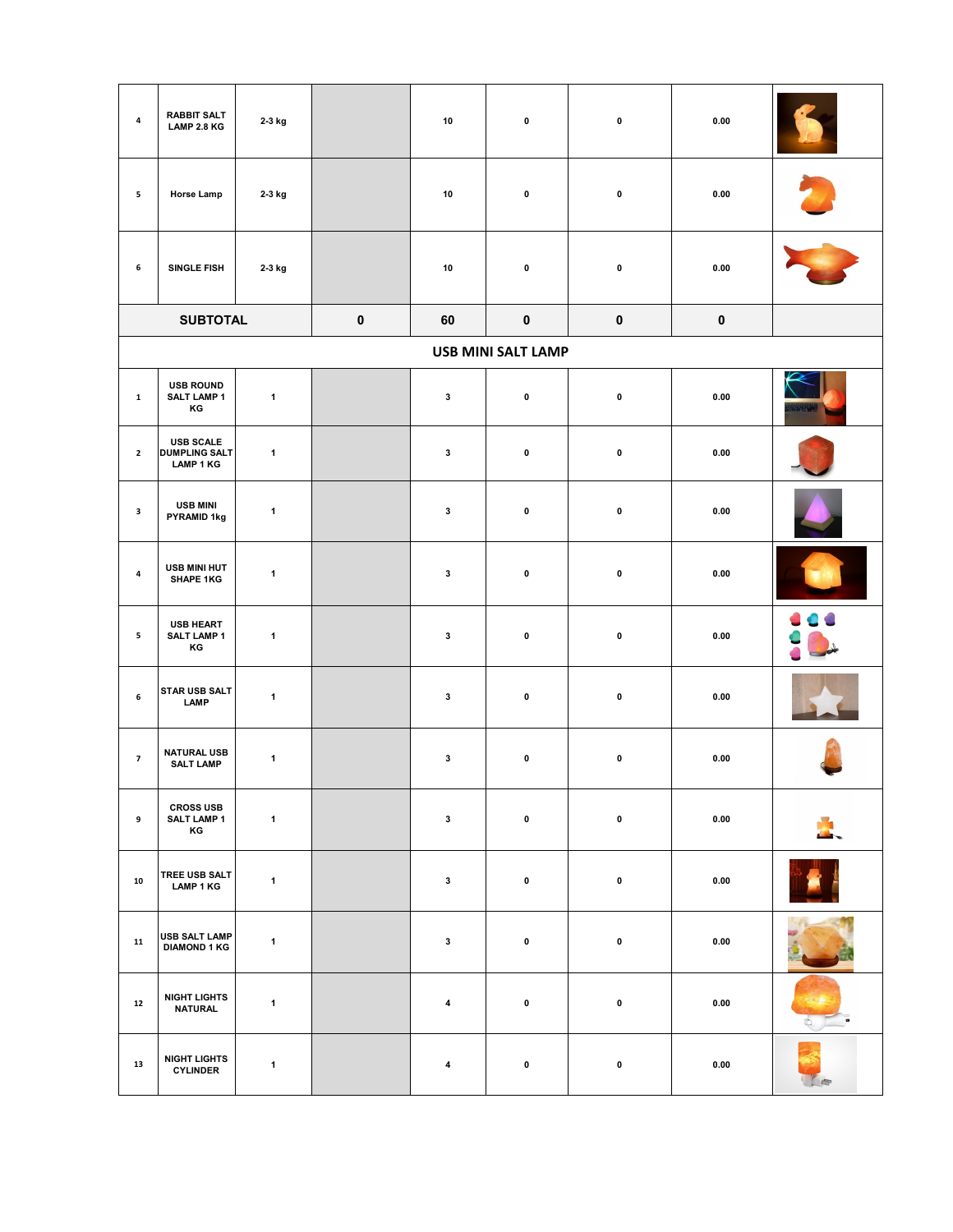| ${\bf 14}$ | <b>NIGHT LIGHTS</b><br><b>LEAF</b>           | $\mathbf{1}$ | $\overline{\mathbf{4}}$ | $\pmb{0}$   | $\pmb{0}$ | 0.00                | 151 |
|------------|----------------------------------------------|--------------|-------------------------|-------------|-----------|---------------------|-----|
| ${\bf 15}$ | <b>NIGHT LIGHTS</b><br>OVAL                  | $\mathbf 1$  | $\pmb{4}$               | $\pmb{0}$   | $\pmb{0}$ | 0.00                |     |
| 16         | <b>Almond USB</b><br><b>Mini Lamp</b>        | $\mathbf 1$  | $\mathbf{3}$            | $\pmb{0}$   | $\pmb{0}$ | 0.00                |     |
| ${\bf 17}$ | Fancy USB Mini<br>Lamp                       | $\mathbf{1}$ | $\mathbf{3}$            | $\pmb{0}$   | $\pmb{0}$ | 0.00                |     |
| ${\bf 18}$ | Thin conical USB<br>mini Lamp                | $\mathbf{1}$ | $\mathbf{3}$            | $\pmb{0}$   | $\pmb{0}$ | 0.00                |     |
| ${\bf 19}$ | Rose USB Mini<br>Lamp                        | $\mathbf 1$  | $\mathbf 3$             | $\pmb{0}$   | $\pmb{0}$ | 0.00                |     |
| 20         | <b>Thick Concial</b><br><b>USB Mini Lamp</b> | $\mathbf 1$  | $\mathbf{3}$            | $\pmb{0}$   | $\pmb{0}$ | 0.00                |     |
| 21         | Ionic Flower USB<br>Mini Lamp                | $\mathbf{1}$ | $\mathbf 3$             | $\pmb{0}$   | $\pmb{0}$ | 0.00                |     |
| 22         | <b>Flowery USB</b><br>mini Lamp              | $\mathbf{1}$ | $\mathbf{3}$            | 0           | $\pmb{0}$ | 0.00                |     |
| 23         | <b>Stairs USB Mini</b><br>Lamp               | $\mathbf 1$  | $\mathbf{3}$            | $\pmb{0}$   | $\pmb{0}$ | 0.00                |     |
| ${\bf 24}$ | <b>Tear Drop USB</b><br>mini Lamp            | $\mathbf{1}$ | $\mathbf 3$             | $\mathbf 0$ | $\pmb{0}$ | 0.00                |     |
| 25         | <b>Ionic Flower USB</b><br>Mini Lamp         | $\mathbf{1}$ | $\mathbf 3$             | $\pmb{0}$   | $\pmb{0}$ | $\boldsymbol{0.00}$ |     |
| 26         | Spiral USB Mini<br>Lamp                      | $\mathbf 1$  | $\mathbf 3$             | $\pmb{0}$   | $\pmb{0}$ | 0.00                |     |
| 27         | Ionic Flower USB<br><b>Mini Lamp</b>         | $\mathbf{1}$ | $\mathbf 3$             | $\mathbf 0$ | $\pmb{0}$ | 0.00                |     |
| 28         | Peaky Spiky USB<br>Mini Lamp                 | $\mathbf{1}$ | $\mathbf 3$             | $\pmb{0}$   | $\pmb{0}$ | 0.00                |     |
| 29         | Ionic Flower USB<br><b>Mini Lamp</b>         | $\mathbf{1}$ | $\mathbf 3$             | $\pmb{0}$   | $\pmb{0}$ | $\bf 0.00$          |     |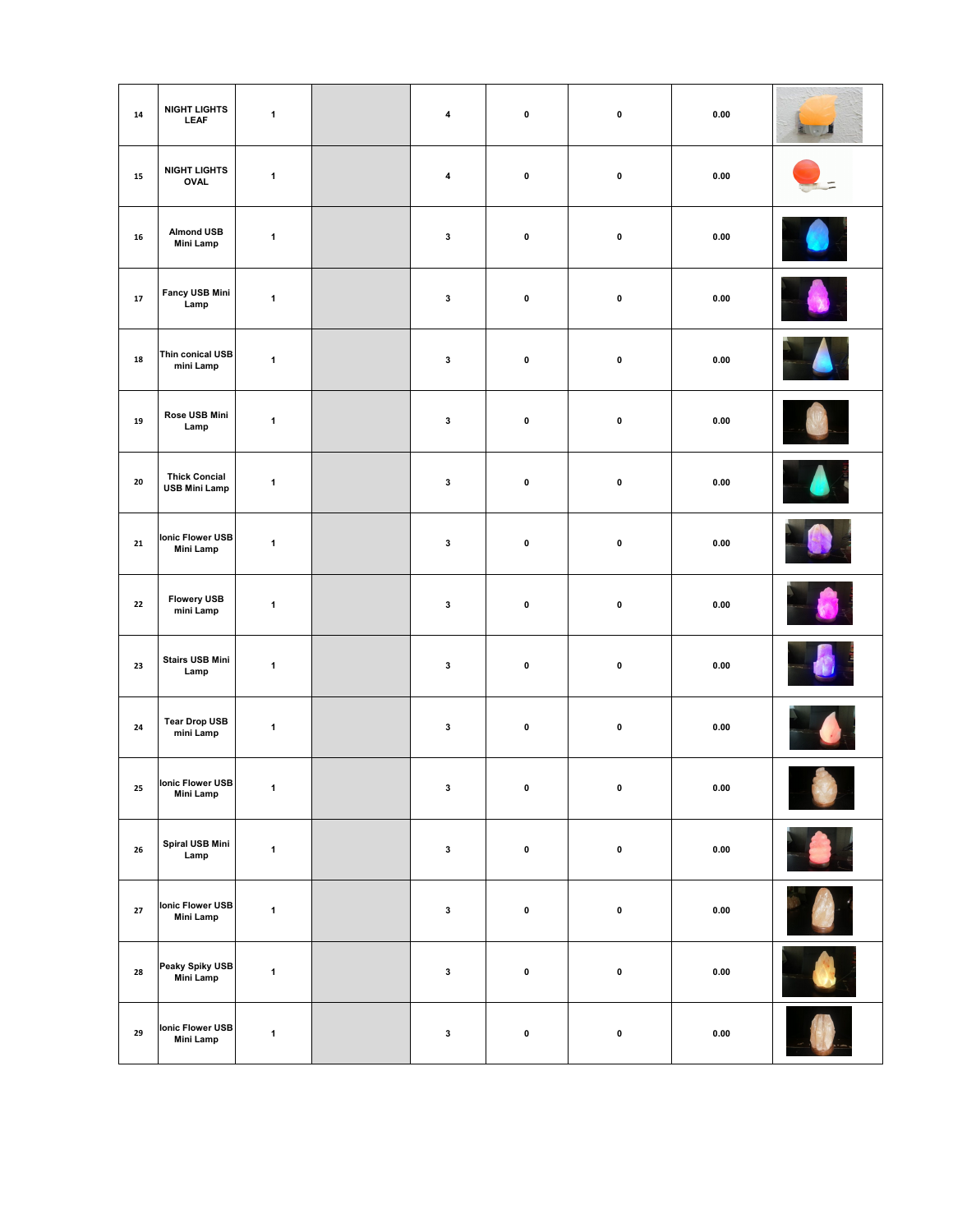| 30 | <b>Tulip Flower</b><br><b>USB Mini Salt</b><br>Lamp | $\mathbf{1}$ |             | $\mathbf{3}$ | $\pmb{0}$   | $\pmb{0}$   | 0.00      |  |
|----|-----------------------------------------------------|--------------|-------------|--------------|-------------|-------------|-----------|--|
| 31 | Spiral 1 USB<br><b>Mini Salt lamp</b>               | $\mathbf{1}$ |             | $\mathbf{3}$ | 0           | $\pmb{0}$   | 0.00      |  |
| 32 | Leafy USB Mini<br>Salt Lamp                         | $\mathbf{1}$ |             | $\mathbf{3}$ | 0           | 0           | 0.00      |  |
| 33 | <b>Block USB Mini</b><br>Salt Lamp                  | $\mathbf{1}$ |             | 3            | $\mathbf 0$ | 0           | 0.00      |  |
| 34 | <b>Dual Pointy USB</b><br><b>Mini Salt Lamp</b>     | $\mathbf{1}$ |             | $\mathbf{3}$ | $\pmb{0}$   | $\pmb{0}$   | 0.00      |  |
| 35 | ionic Rose USB<br>Mini Salt lamp                    | $\mathbf{1}$ |             | $\mathbf{3}$ | 0           | $\pmb{0}$   | 0.00      |  |
| 36 | <b>USB FLOWER</b><br><b>SALT LAMP 1</b><br>KG       | $\mathbf{1}$ |             | $\bf 3$      | 0           | $\pmb{0}$   | 0.00      |  |
|    | <b>SUBTOTAL</b>                                     |              | $\mathbf 0$ | 109          | $\mathbf 0$ | $\mathbf 0$ | $\pmb{0}$ |  |

|                 | <b>HIMALAYAN SALT TILE</b> |       |             |      |             |              |      |                |  |  |  |
|-----------------|----------------------------|-------|-------------|------|-------------|--------------|------|----------------|--|--|--|
| $\mathbf{1}$    | TILE (1-4-8<br>Inches)     | $1.3$ |             | 0.70 | $\pmb{0}$   | 0            | 0.00 |                |  |  |  |
| $\overline{2}$  | TILE (2-4-8<br>Inches)     | 2.5   |             | 0.90 | 0           | 0            | 0.00 | <b>Service</b> |  |  |  |
| 3               | TILE (1.5-8-12<br>Inches)  | 5.5   |             | 4.00 | 0           | 0            | 0.00 |                |  |  |  |
| 4               | TILE (2-8-12<br>Inches)    | 7.3   |             | 5.00 | $\pmb{0}$   | 0            | 0.00 |                |  |  |  |
| <b>SUBTOTAL</b> |                            |       | $\mathbf 0$ | 11   | $\mathbf 0$ | $\mathbf{0}$ | 0.0  |                |  |  |  |

|                    | <b>HIMALAYAN SALT SOAP</b>                             |     |  |      |   |   |      |  |  |  |
|--------------------|--------------------------------------------------------|-----|--|------|---|---|------|--|--|--|
| 1                  | <b>SALT SOUP FOR</b><br>BATH (1.25-2.25-<br>3.5Inches) | 0.5 |  | 1.00 | 0 | 0 | 0.00 |  |  |  |
| $\overline{2}$     | <b>SHOT GLASS</b>                                      |     |  | 3.00 | 0 | 0 | 0.00 |  |  |  |
| <b>SUBTOTAL</b>    |                                                        | 0   |  | 0    | O | 0 |      |  |  |  |
|                    |                                                        |     |  |      |   |   |      |  |  |  |
| <b>GRAND TOTAL</b> |                                                        |     |  | 524  |   |   |      |  |  |  |